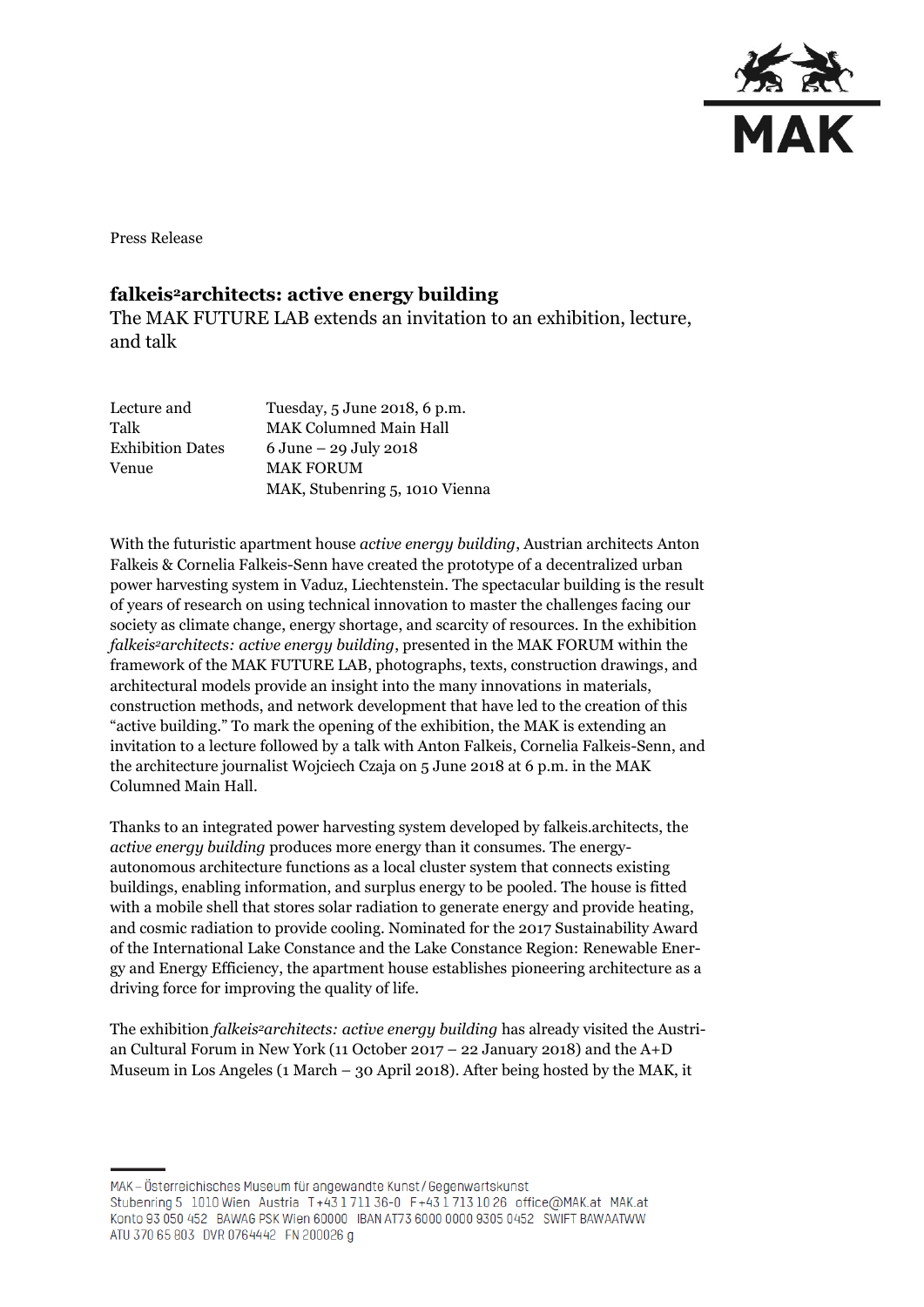

will move on to the Aedes Architecture Forum in Berlin (25 August – 11 October 2018).

Anton Falkeis and Cornelia Falkeis-Senn have headed the architectural offices of falkeis.architects\_vienna and falkeis.architects\_vaduz since 1988 respectively 2011, and the falkeis<sup>2</sup> architects.building innovation lab since 2011. Much has been published on their architectural work, which has also been presented at the Venice, Kuala Lumpur, New York, and Vienna Biennials. They are Fellows of the Japan Society for the Promotion of Science.

The **MAK FUTURE LAB** is a creative laboratory founded by the MAK – Austrian Museum of Applied Arts / Contemporary Art. Through workshops, lectures, panel discussions, and other formats the MAK FUTURE LAB generates interdisciplinary contributions to a humane shaping and utilization of Digital Modernity. It positions design, architecture, and fine art as driving forces of socially, ecologically, culturally, and economically sustainable market economy models. Through diverse cooperations, it networks these creative sectors with the fields of science, research, business, and politics. The MAK FUTURE LAB aspires to develop both holistic orientation models and strategies for the commons inspired by such models, as well as concrete, innovative business ideas for the future.

Press photos are available for download at MAK.at/en/press.